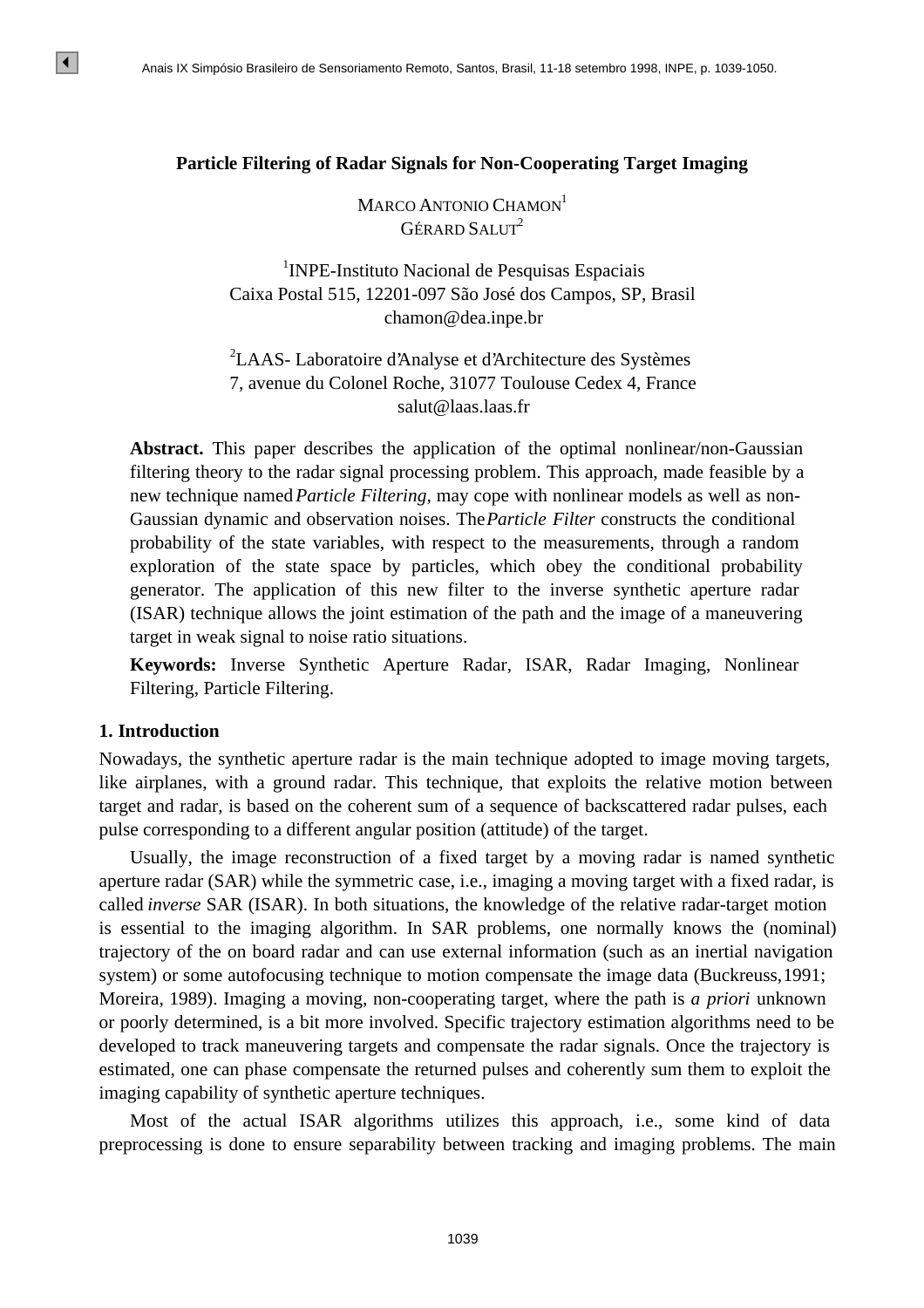difficulty with this approach is the need of a stable strong scatterer on the target that can be tracked as a reference point. In a complex target, such a reference point can disappear during the observation time or jump abruptly from one strong point to another.

The new method proposed in this paper, based on nonlinear filtering theory, allows simultaneous radar tracking and imaging of a complex non-cooperating target. This technique can integrate the extended nature of the target in the tracking algorithm and needs no isolated strong scatterer as a reference.

The organization of the paper is as follow. In section 2, we develop the models for target movement, target electromagnetic response and radar measurements which are needed to state the radar signal processing as a filtering problem. Particle Filtering is introduced in section 3. Tracking and imaging are then considered in Section 4 using the models and the algorithm described in sections 2 and 3. In section 5 we present some simulation results and the conclusion is drawn in section 6.

## **2. Modeling**

#### **2.1- The Spatial Target Model**

Most imaging algorithms use (sometimes implicitly) the so-called "weak scatterer" approximation to represent the target to be imaged (Chassay, 1983; Borden, 1994). In this approximation, the target is equivalent to a set of point-like scatterers and the backscattered electrical field **E**<sub>scat</sub> is the superposition of each individual scatterer response to the incident electrical field. Interaction among scatterers, multipath, shadow effects and diffraction are disregarded. Moreover, the backscatter coefficients  $\sigma_i$  are assumed to be isotropic (invariant for small changes of target attitude during the considered portion of flight). That is the simplest geometrical optics model for the backscattering phenomenon.

With these assumptions, the target can be modeled by a grid of N elementary scatterers with backscatter coefficients  $\sigma_i$ :

$$
T(\vec{x}) = \sum_{i=1}^{N} \mathbf{s}_i \mathbf{d}\vec{x} - \vec{x}_i)
$$
 (2.1)

where  $\delta$ ( $\cdot$ ) is the Dirac measure,  $\sigma_i$  is a complex constant and  $\mathbf{x}_i$  is the position of the scatterer. Complex coefficients  $\sigma_i$  indicate local amplitude and phase of the backscatter field.

More sophisticated models can be envisaged to take into account scattering perturbation effects, that are frequency- (f) and target attitude-  $(\theta)$  dependent. In this paper we shall consider a narrow band signal, and dependency with respect to  $\theta$  along the portion of target movement may appear as a random drift with suitable characteristics. Despite these simplifications, the model accounts for important phenomena found in radar signal processing, such as glint, and constitutes a basic approximation for the radar imaging problem.

#### **2.2- Coherent Radar Signal**

Consider that the transmitted signal is given by

$$
s(t) = h(t)\Re\{ \exp(j\mathbf{w}_0 t + \mathbf{j}_0) \}
$$
 (2.2)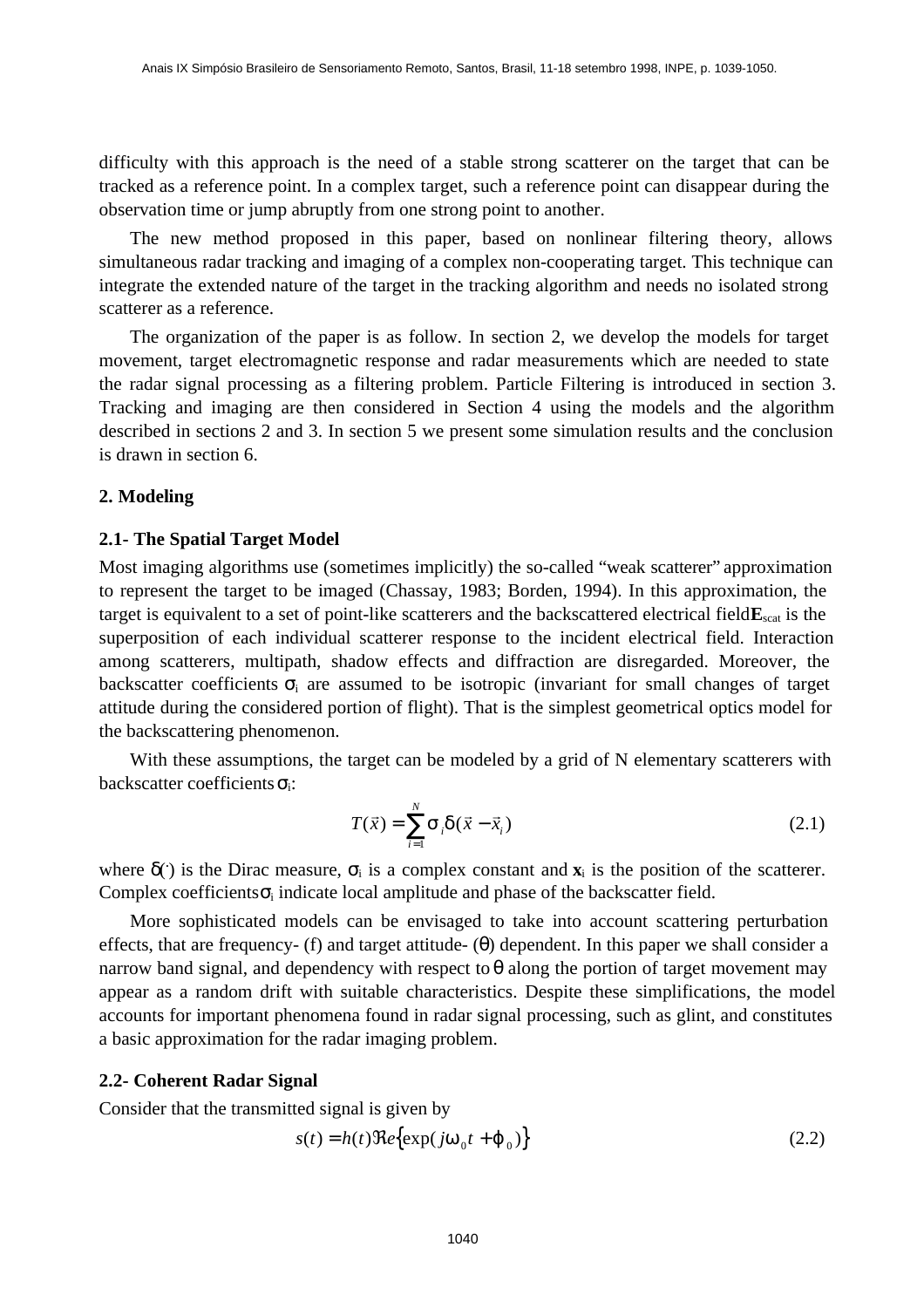where  $f_0 = \omega_0/2\pi$  is the carrier frequency, h(t) is the signal envelope and  $\omega_0$  is the phase of the transmitted signal. If the target is modeled by the equation 2.1, the amplitude of the scattered field can be written as

$$
Y(t) = \sum_{i} \frac{K}{R_i^2} G(\mathbf{q}_i) h(t - \mathbf{t}_i) \mathbf{s}_i \exp[j\mathbf{w}_0(t - \mathbf{t}_i) + j\mathbf{j}_0]
$$
 (2.3)

with  $\tau_i= 2R_i/c$  the signal delay for the scatterer located at a distance R<sub>i</sub> to the radar, G( $\theta_i$ ) the antenna gain in the direction  $\theta_i$  and  $1/R_i^2$  the free space attenuation of the signal amplitude. After carrier suppression by complex demodulation one gets:

$$
Y(t) = \sum_{i} \frac{K_i}{R_i^2} h(t - \frac{2R_i}{c}) \mathbf{S}(R_i, \mathbf{q}_i) \exp\left[-j\frac{4\mathbf{p}}{I}R_i\right], \ \ \mathrm{K}_i = \mathrm{KG}(\theta_i) \exp(j\phi_0) \qquad (2.4).
$$

For a rigid target, we can consider an arbitrary reference point  $(R_0, \theta)$  and describe the scatterers distribution in a target coordinate system (**figure 2.1**). Therefore, a target point  $i = (x,y)$ can be represented by

$$
R_i = R(x, y) = R_0 + x \cdot \sin q + y \cdot \cos q
$$

under the assumption that target span is much smaller than  $R<sub>0</sub>$ . That is the plane wave far-field approximation. For sake of simplicity we don't indicate the time dependency of  $\mathbb R$  and  $\theta$ .



Fig. 2.1- Relation between radar and target coordinate systems.

Now, equation 2.4 can be rewritten as

$$
Y(t) = \sum \frac{K_i}{R_i^2} h(t - \frac{2[R_0 + x \cdot \sin q + y \cdot \cos q]}{c}) \mathbf{s}(x, y) \exp(-j\frac{4p}{I}[R_0 + x \cdot \sin q + y \cdot \cos q]) \tag{2.5}
$$

Moreover, a noise  $v(t)$  adds to this returned signal. With the usual assumptions on the matched input filter and optimal sampling, this noise can be modeled as a complex white Gaussian process with zero mean and variance  $E(vv^*) = R$ , where  $v^*$  indicates the transpose complex conjugate of *v*.

Note that distance variations among different scatterers  $i = (x,y)$  are mainly important at signal phase level, with little impact on signal amplitude. We can therefore simplify the equation above by neglecting amplitude fluctuation due to the term  $K/R_i^2$  and approximate it by  $K_0/R_0^2$ , where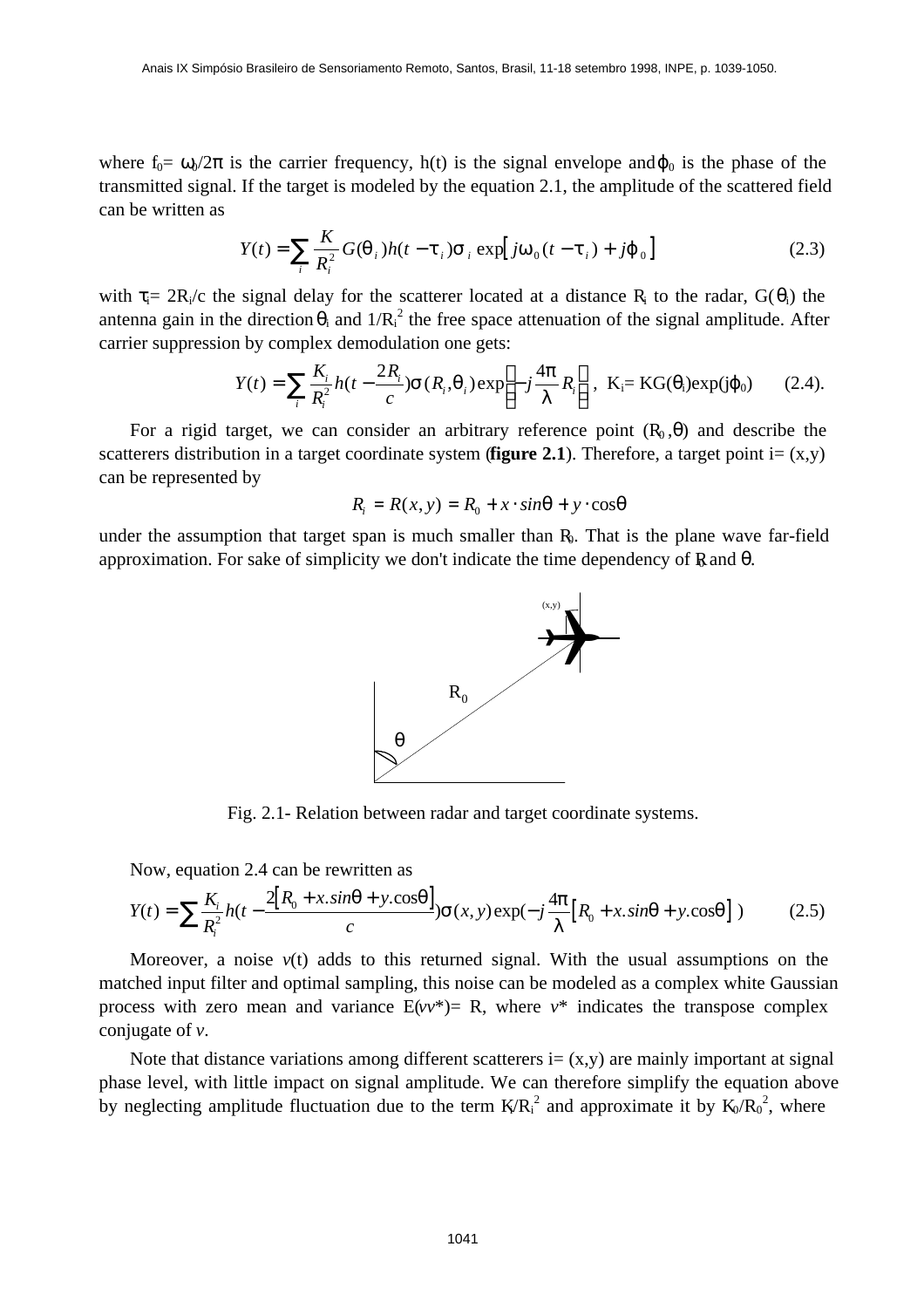$K_0 = G(\theta_0)$ .exp(j $\varphi_0$ ). At this stage  $K_0$  appears as a single phase/amplitude reference, which may be discarded by immersion into  $\sigma(x,y)$  when necessary.

Equation 2.5 allows us to retrieve several classical radar imaging formulations, as tomographic reconstruction and Fourier transform techniques (Mensa, 1991). All these techniques suppose an *a priori* knowledge of target path, i.e., of  $R_0$  and  $\theta$  as a function of time. For noncooperating targets, trajectory must be accurately estimated (with relative variations not exceeding a fraction of wavelength) before image formation. Next section presents some popular methods for separate target motion estimation, before we introduce the joint tracking/imaging procedure.

## **2.3- Motion Compensation**

Synthetic aperture formation depends on a coherent sum of successive pulses backscattered by an uniform rotating target, placed at a constant distance of radar. Therefore, some kind of motion compensation is necessary if the target trajectory departs from this simple scheme. Motion compensation is normally divided into two steps: range bin alignment and phase compensation.

Range bin misalignment is due to radial motion of the target. Scatterers travel several range bins during the observation time, so that signals in a specific bin correspond to different scatterers. A correction step is needed to keep the scatterers in their initial range bins. To cope with the range misalignment problem, most algorithms use the correlation between adjacent returned pulses, as is done by the Spatial Domain Realignment and Frequency Domain Realignment algorithms proposed in (Chen and Andrews, 1980) or by the synthetic reference envelope algorithm proposed in (Delisle and Wu, 1994).

Concerning transversal motion, the target induces two kinds of phase variation: motion of the target center along radar line-of-sight, and rotation relative to the target center as viewed from the radar. Only the target rotation creates cross-range resolution (differential Doppler) and a phase compensation algorithm is required to eliminate the translational motion effect.

Most compensation techniques propose to track a strong, steady scatterer on the target that can be used as a reference point for the target path. This reference point may correspond to an isolated scatterer, like a wing tip, that represents a peak in the signal return. One can also track the range bin where the normalized variance of the returned signal amplitude is minimal. This range bin is supposed to contain a strong scatterer, called dominant scatterer (Steinberg, 1988), that gives a reference for the phase compensation.

## **2.3.1- Motion Model**

None of the above techniques can be applied at low signal-to-noise ratio (track before detect), or with no dominant scatterer. We propose here a global nonlinear filtering approach to process the radar signals for simultaneous detection, tracking and imaging of complex targets.

To apply stochastic filtering techniques we need to model the motion as a dynamic random process and its measurements by the radar. This approach, which is embedded in usual radar tracking in a linear filtering stage, is considerably more sophisticated in nonlinear tracking, such as proposed in this paper.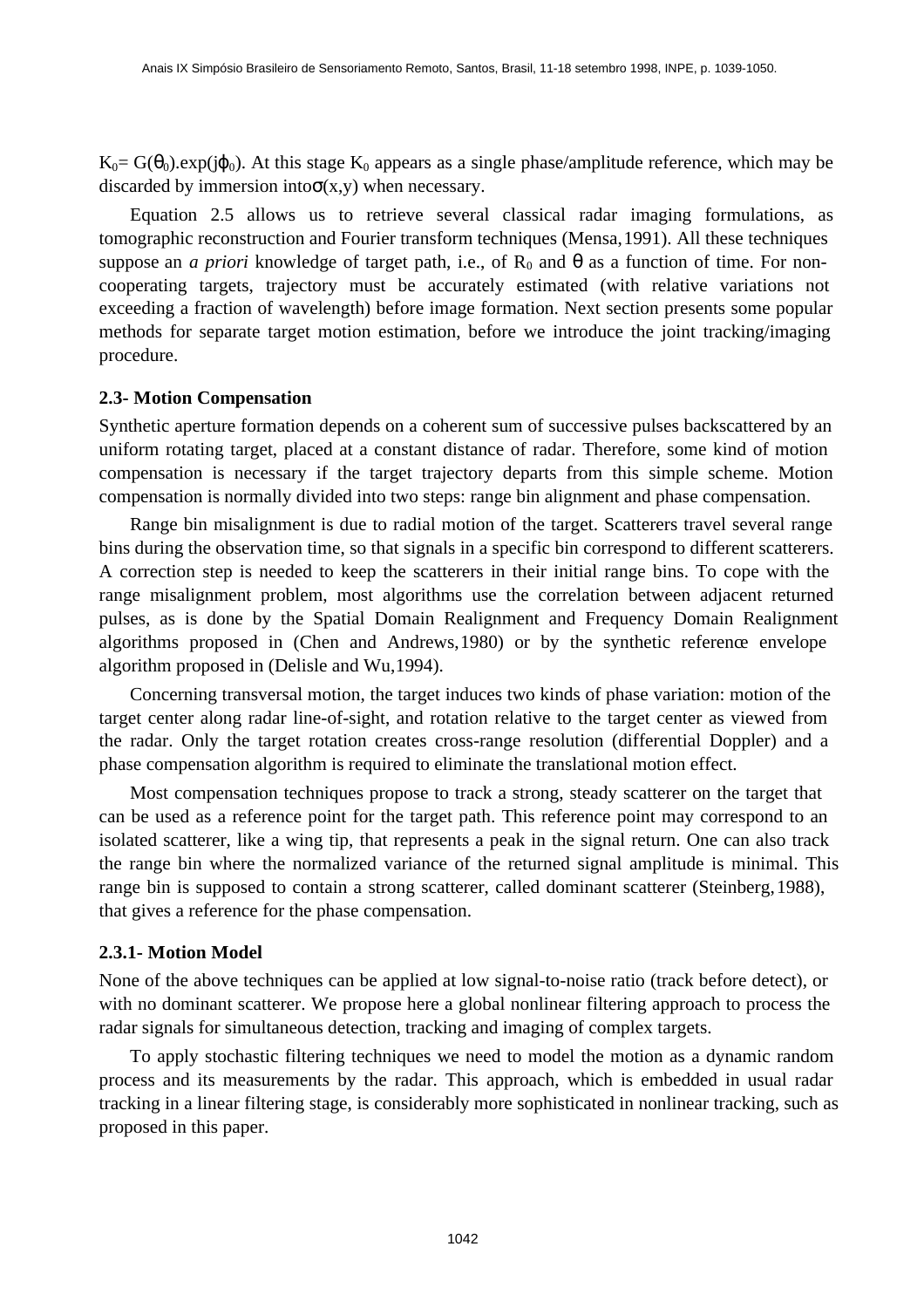Linear algorithms are used for smoothing models of target motion, with Gaussian assumptions for the driving process. The Singer model (Singer, 70) is the simplest of them for the tracking of maneuvering targets. It is a modified triple integrator system where the motion are considered independent in each Cartesian axis and driven by a correlated Gaussian acceleration. We use here (**figure 2.2**) a more realistic version of this model, where acceleration and speed are physically limited and maneuvers decisions are represented by a random point process.



Fig. 2.2 - Modified Singer model.

The system is driven by the doubly stochastic process  $\pi_t$  that adds random jumps to the acceleration to represent realistic maneuver controls. These maneuvers follow a Poisson process with mean time  $T_m$  between jumps. Their amplitude is normally distributed with variance $\sigma_Q^2$ . Actual control is limited by saturation to take into account physical constraints on target thrust and maneuvering capabilities.

# **3. The Particle Filter**

Nonlinear filtering is the natural frame to state global estimation problems where a dynamic stochastic process (here the target motion) is partially observed (by a nonlinear measuring device - the radar) and corrupted by an additive stochastic process (the noise). The difficulty with nonlinear filtering formulation comes from the infinite dimensional character of the solution, which can not be derived in closed form. Approximate solutions based on local linearisation of system and measuring equations and/or moment truncation of density probability can not maintain guaranteed performance or even stability of the filter.

The particle filtering technique (Rigal, 1993; Noyer, 1996) may cope with nonlinear models as well as non-Gaussian dynamic and observation noises. It recursively constructs the conditional probability measure dP( $x | y_0$ <sup>t</sup>) of the state variables  $x_t$ , with respect to all available measurements  $y_0$ <sup>t</sup>, through a random exploration of the state space by entities called particles. Particles obey the conditional probability generator which involves a Bayes correction term based on measurements. Its main advantage relies on probabilistic properties of the procedure, which lead to global convergence.

Particle filtering works in a evolution/correction basis dictated by the system equations. Each particle simulates an admissible trajectory (candidate) of the state variables followed by a correction step due to measurements. As the number of particles increases, the particle filter converges to the optimal state estimator. Uniform convergence has been shown for one of the versions of the algorithm in (Del Moral and Salut, 1995).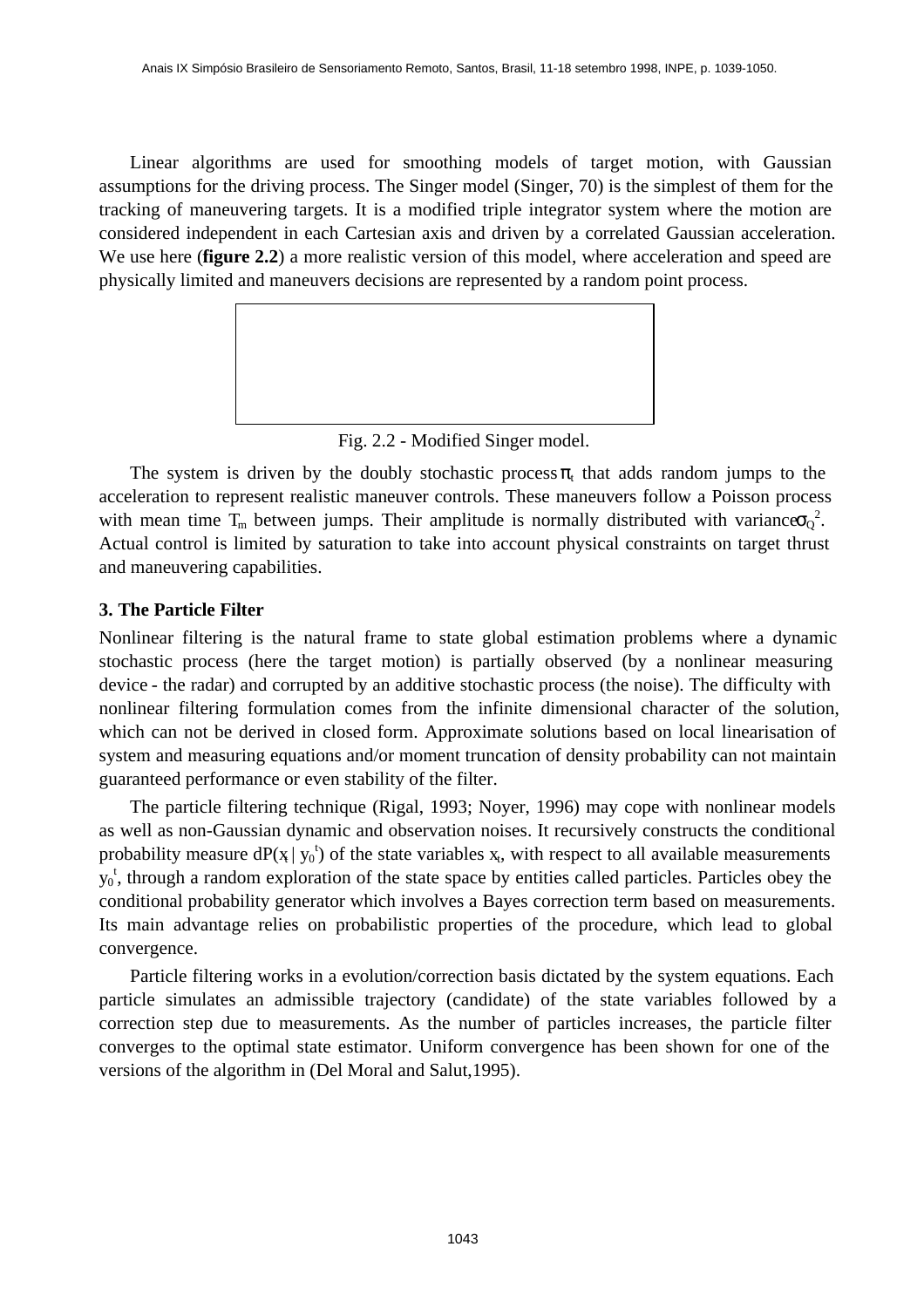#### **3.1- Particle Filter Algorithm**

Let the following equations represent a discrete dynamic system X with Y as a measurement:

$$
\begin{cases} X_{k+1} = f(X_k, k, \mathbf{p}_{k+1}), & X_0 \text{ initial condition} \\ Y_k = h(X_k, k) + \mathbf{n}_k \end{cases}
$$
 (3.1)

where  $\pi_k$  and  $v_k$  are independent white noises with known probability distributions.

Particle filtering approximates the probability  $dP(x)$  at initial time by a set of *N* Dirac distributions and applies the dynamic of the system to this set. In other words, one "randomly selects N particles" from the probability distribution  $dP(x_0)$  to represent it as:

$$
dP(x_0) \approx \frac{1}{N} \sum_{i=1}^{N} \mathbf{d}(x_0 - x_0^i)
$$
 (3.2)

where  $\delta$  is the Dirac delta.

Next, each particle i follows the system dynamic  $f(x^i, 0, \pi_0)$  with noise samples  $\pi_0^i$  generated from its a priori probability. Time evolution of Dirac point measures is given by sequential application of this procedure. **Figure 3.1** shows the evolution of a set of particles. Dot lines represent the trajectory of each particle.



Fig. 3.1 - *A priori* exploration.

Next step is to introduce information carried by the measure  $y<sup>k</sup>$ . This is done by the term  $p(y|x_i)$  in the Bayes's theorem. Information given by measure  $y_k$  "weights" the trajectory of each particle i. The particle estimation (with *N* particles) of any measurable function  $\varphi$  ( $\circ$ ) of the state  $X_k$ is given by:

$$
\mathbf{\hat{J}}^{N}(X_{k}) = \sum_{i=1}^{N} p_{k}^{i} \mathbf{\hat{J}}(x_{k}^{i}), \quad \text{with } p_{k}^{i} = \frac{Z_{k}^{i}}{\sum_{j=1}^{N} Z_{k}^{j}} \text{ and } Z_{k}^{i} = \prod_{t=1}^{k} p(y_{t} | x_{t}^{i})
$$
(3.3)

Therefore the "weight"  $p_k$ <sup>i</sup> corrects the representation given in **figure 3.1**, where all particles had the same weight 1/N. The particle estimation of the conditional probability is showed in the **figure 3.2**. Here, dot lines give the trajectories and the arrows' amplitude represents the weight of each particle.

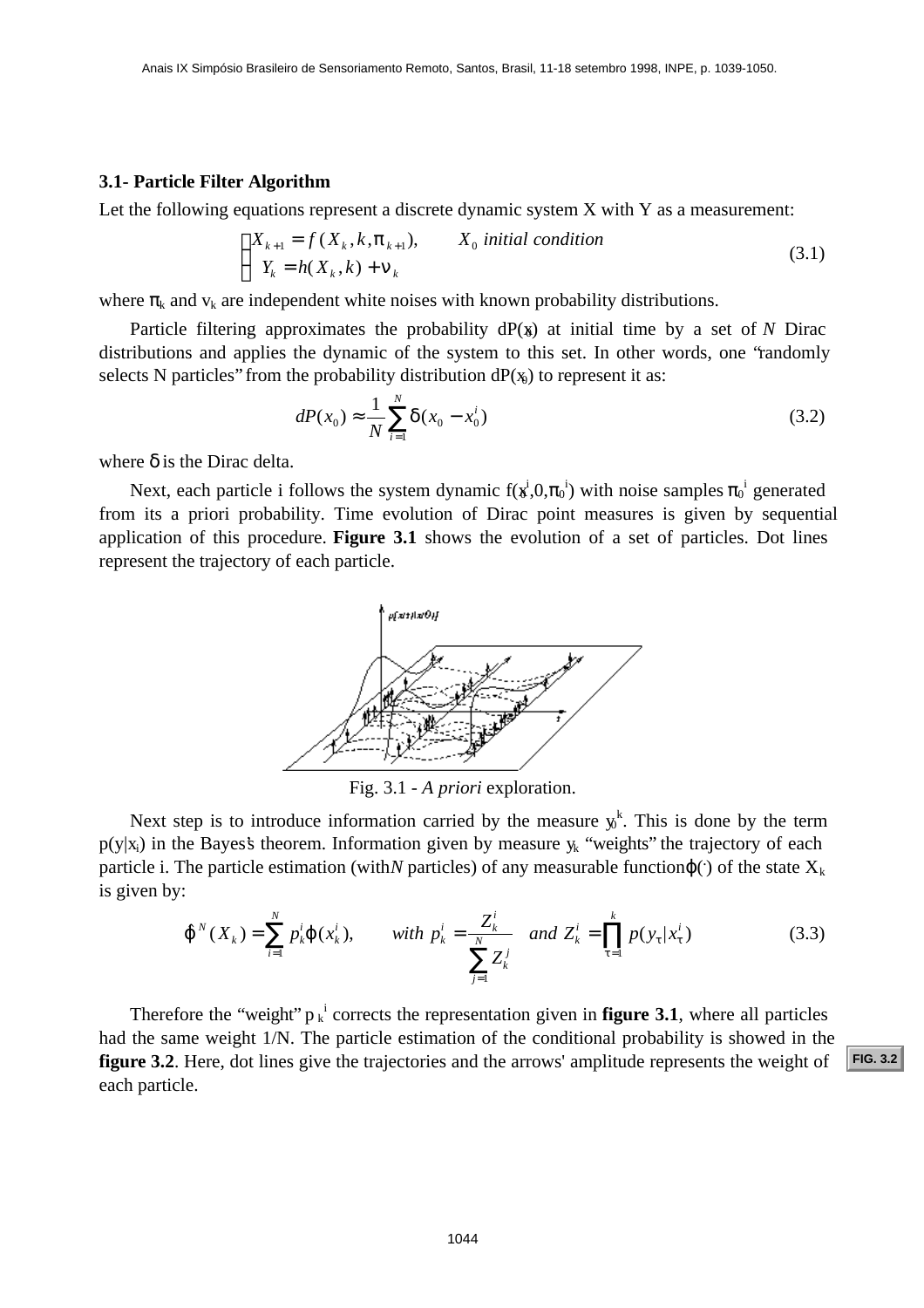<span id="page-6-0"></span>

Fig. 3.2 - Conditional probability.

#### **3.2- Regularisation Techniques**

If the state space is unbounded (as is the case for target positions), particle trajectories diverge. Furthermore, in the absence of regularisation, particle weights degenerate and the law of large numbers is no more applicable. This second phenomenon is due to the finite number of particles *N* used in the algorithm. To cope with this, some kind of regularisation must be applied. A possible technique, in the first case, is the forgetting of old data, frequently used to adapt filter parameters to unknown system's evolution or poor modeling.

We use here a resampling technique that solves both difficulties at the same time. The algorithm is restarted at an instant t using the estimated conditional probability as an initial distribution. All particles are redistributed among the states  $x^i$  according to the weight attributed to them. All particles take the same weight 1/N after the redistribution.

Therefore, most probable states, corresponding to "heavy" particles, give rise to several new particles while least probable ones are "killed". Redistribution locates particles where they are needed, in a probabilistic way.

### **4. Tracking / Imaging Particle Algorithm**

As indicated in section 2.3, synthetic aperture imaging can be applied if the target trajectory is a priori known. In this case one can compensate the translation motion and just keep the rotational motion about a reference point, that induces differential Doppler, to obtain cross-range resolution.

Classical imaging techniques usually estimate target trajectory*before* imaging. As target motion/image estimation from radar measurements is a nonlinear operation, such a separation approach is not optimal, as can be noticed in practice when glint is present in radar data.

Particle filtering can be applied to jointly estimate motion and image, using optimally the available information. Glint and other interference effects are eliminated or greatly reduced by modeling and processing a multi-scatterer target that take into account the extended nature of the target.

#### **4.1- Image Formation**

As one can see in equation  $(2.5)$ , measurements  $Y(t)$  are linearly related to backscatter coefficients  $\sigma(x,y)$ , for a given target trajectory. Sampling of Y(t) results into a data vector where each sample corresponds to a range bin, with radial resolution c/2B (c - light speed; B - receiver bandwidth).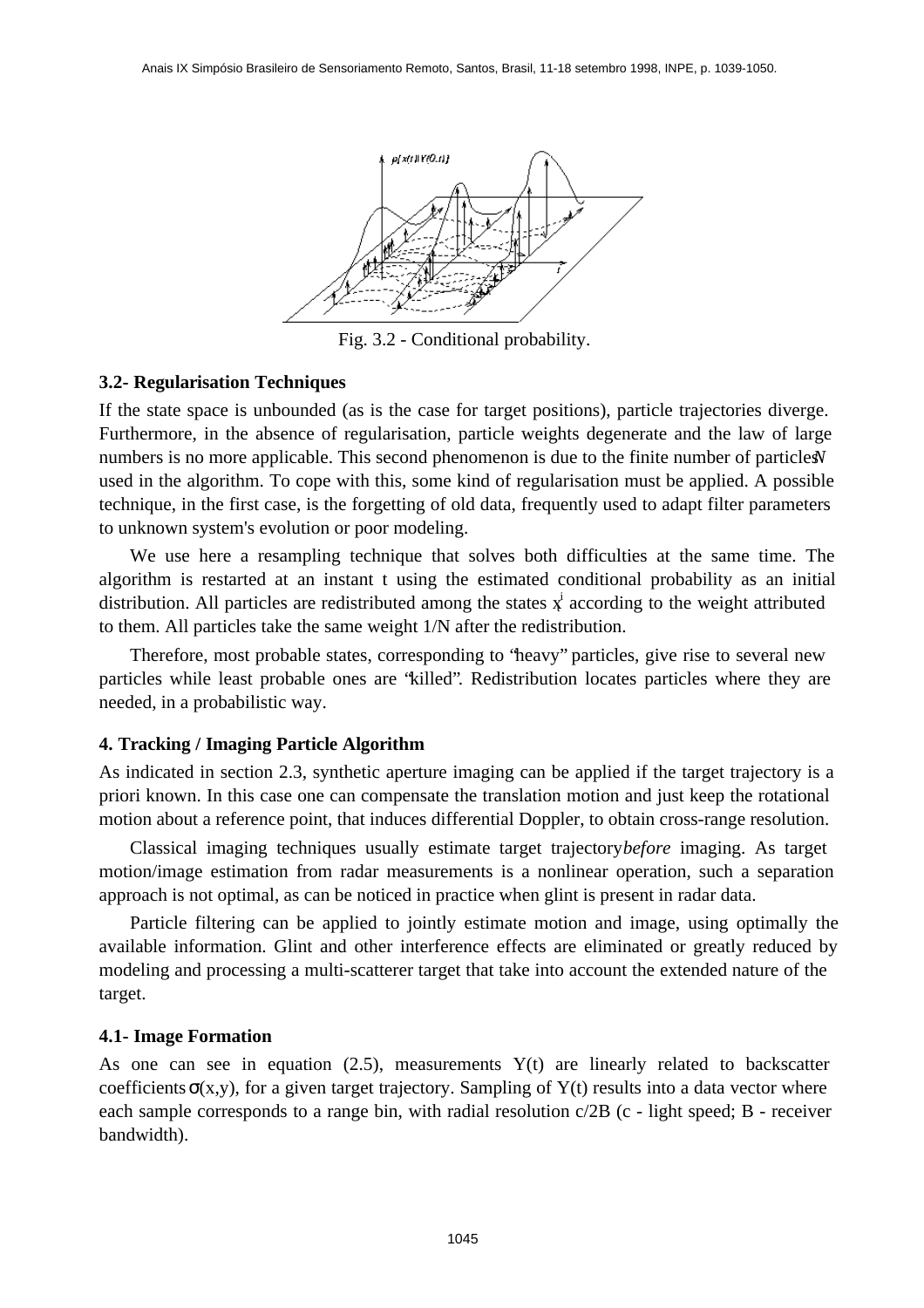Time discretisation gives a nonlinear system of equations

$$
Y(t) = Ht(x, y)Dt(e-jf)\mathbf{S}
$$
\n(4.1)

where each line of matrix H corresponds to the amplitude of the scatterers in a range bin and D is a diagonal matrix with phase terms  $exp[-\Phi(x,y)]$ ,  $\Phi(x,y)=(4\pi/\lambda)R(x,y)$ .

As previously mentioned, this structure of radar signal allows to compute  $\sigma(x,y)$  as a linear estimation conditionally to the trajectory  $R<sub>i</sub>$ . Consequently, each particle i in the algorithm is associated to:

- an estimated trajectory, according to the motion model of the target;
- a grid of points  $(x,y)$ , moving with the particle and representing the target's reflectivity model;
- a linear estimator of the target image  $\sigma_i(x,y)$  for the grid points;
- a probabilistic "weight", given by the Bayes correction.

#### **4.1.1- Conditional Linear Filter**

Consider a grid of points  $(x,y)$  whose center follows a given trajectory R. Along this trajectory, the radar imaging reconstruction can be viewed as the solution of the following filtering problem (Chamon, 1996):

$$
\begin{cases} \mathbf{S}_{t+1} = \mathbf{S}_t & \mathbf{S}_0 \approx N(0, P_0) \\ Y_t = H_t(x, y) D_t(e^{-jt}) \mathbf{S}_t(x, y) + v_t \end{cases}
$$
\n(4.2)

The image  $\hat{\mathbf{s}}(x, y)$  is given by the following regularized pseudo-inverse:

$$
\begin{cases}\n\hat{\mathbf{S}}_{t+1} = P_{t+1} \left( \sum_{t=0}^{t+1} D_t^* H_t^* R^{-1} Y_t \right) \\
P_{t+1}^{-1} = P_0^{-1} + \sum_{t=0}^{t+1} D_t^* H_t^* R^{-1} H_t D_t\n\end{cases}
$$
\n(4.3)

where  $A^*$  is the transpose conjugate of A and  $R = E(vv^*)$  is the noise covariance matrix. For a uniform array of N antennas this solution generalizes in a straightforward way to

$$
\hat{\mathbf{S}}_{t} = \left(\sum_{t} D_{0}^{*} H_{0}^{*} H_{0} D_{0} + \frac{r P_{0}^{-1}}{N}\right)^{-1} \sum_{t} D_{0}^{*} H_{0}^{*} \frac{\sum_{n=0}^{N-1} Y_{n} e^{-j n t}}{N}
$$
\n(4.4)

Here time dependence  $\tau$  is not indicated. H<sub>0</sub>D<sub>0</sub> represents the first antenna in the array and R= rI is the noise covariance, with I the identity matrix. The term  $\phi_n$ , that represents the phase delay to the n-th antenna, can be written in terms of the phase of first antenna as  $\phi_n = \phi_0 - (2\pi d/\lambda)$ .*n.sin* $\theta$ , where *d* is the inter-element spacing in the array and  $\theta$  is the direction of signal arrival.

This result shows that  $\sigma$  estimation is obtained by coherent summation of data both in space (sum over N antennas) and in time (time variation of  $H$ ,  $D$  and $\phi$ ). Phase equalization of data over the array (the term  $Y_n e^{-j\phi n}$ ) just points the antenna diagram to the target.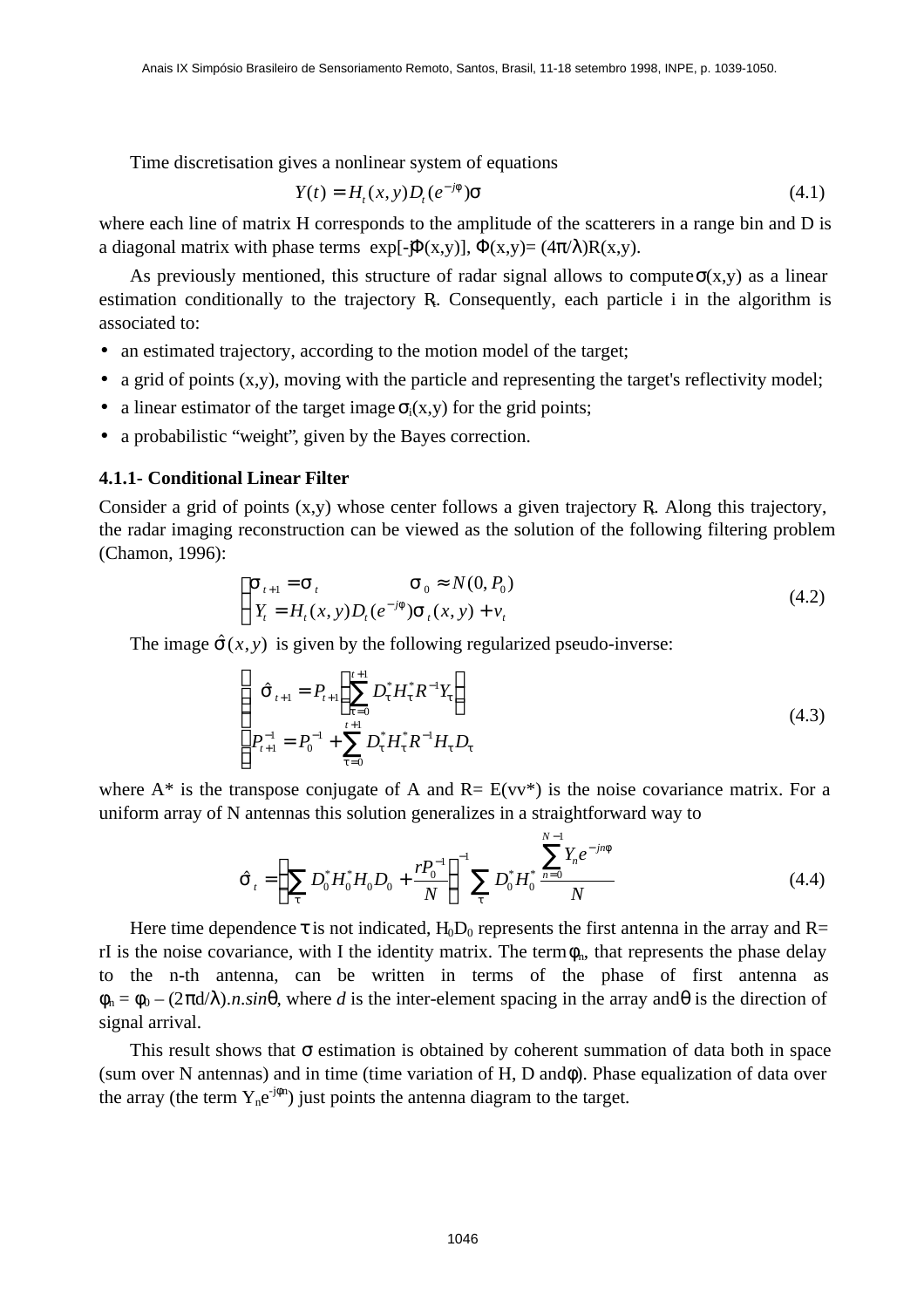## **4.2- Motion Estimation**

Motion estimation is accomplished by the particle filter that uses the image reconstructed by the conditional filter to calculate the likelihood (or equivalently the "weight") of each particle trajectory in state space. We can note that target image and trajectory are jointly estimated by the filter: a "good" image indicates a "good" trajectory and conversely, a "good" trajectory yields an accurate image. The particle algorithm is schematically described in **figure 4.1**.



Fig. 4.1 - The particle algorithm.

## **5. Simulation Results**

We presents in this section simulation results for the extended target indicated in**figure 5.1**. It represents the signal reflected by 10000 elementary scatterers with unity amplitude and random distributed phases.



Figure 5.1- Target model used in simulations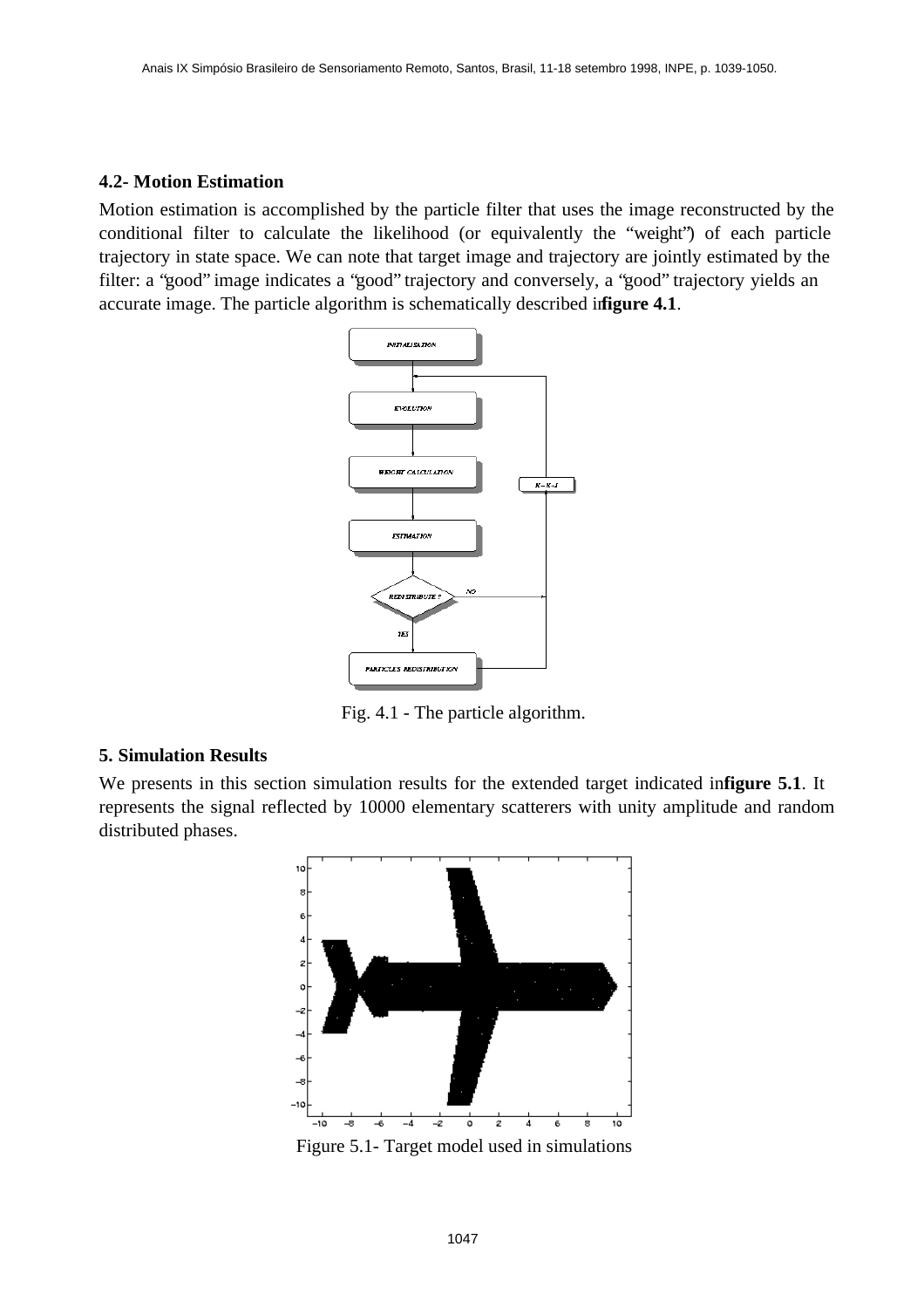a) Radar characteristics

| Frequency                        | 10 GHz                                                                             |                              |                            |  |
|----------------------------------|------------------------------------------------------------------------------------|------------------------------|----------------------------|--|
| <b>Pulse Duration</b>            |                                                                                    | 6.7 ns (1m range resolution) |                            |  |
| <b>Pulse Repetition Interval</b> | $0.2$ ms                                                                           |                              |                            |  |
| Antenna Array                    | Two omnidirectional antennas with spacing $d = 50\lambda/2$<br>(20 mrad beamwidth) |                              |                            |  |
| <b>Signal to Noise Ratio</b>     | $0$ dB                                                                             |                              |                            |  |
| <b>Integration Time</b>          | 3s                                                                                 |                              |                            |  |
| ijectory characteristics         |                                                                                    |                              |                            |  |
| Parameter                        |                                                                                    | <b>Nominal Value</b>         | <b>Initial Uncertainty</b> |  |
| angular position                 |                                                                                    | 0 rad                        | $+/- 1$ mrad               |  |
| distance                         |                                                                                    | 10000 m                      | $+/- 5 m$                  |  |
| velocity (angular direction)     |                                                                                    | $250 \text{ m/s}$            | $+/- 20$ m/s               |  |
| velocity (radial direction)      |                                                                                    | $-20$ m/s                    | $+/- 5m/s$                 |  |

b) Trajectory characteristics

| Parameter                    | Nominal Value     | Initial Uncertainty |
|------------------------------|-------------------|---------------------|
| angular position             | 0 rad             | $+/- 1$ mrad        |
| distance                     | $10000 \text{ m}$ | $+/- 5$ m           |
| velocity (angular direction) | $250 \text{ m/s}$ | $+/- 20$ m/s        |
| velocity (radial direction)  | $-20 \text{ m/s}$ | $+/-$ 5m/s          |

# **5.1- Radar Imaging with Known Trajectory**

For a perfectly known trajectory, we show in the **figure 5.2** the result of the radar signal processed by the conditional filter. In the **figure 5.2a** we see the output amplitude for each point of the grid (x,y) that represents the target (note that the number of points in the grid is much smaller than that of the simulated target). **Figure 5.2b** shows the same data interpolated for a finer grid.

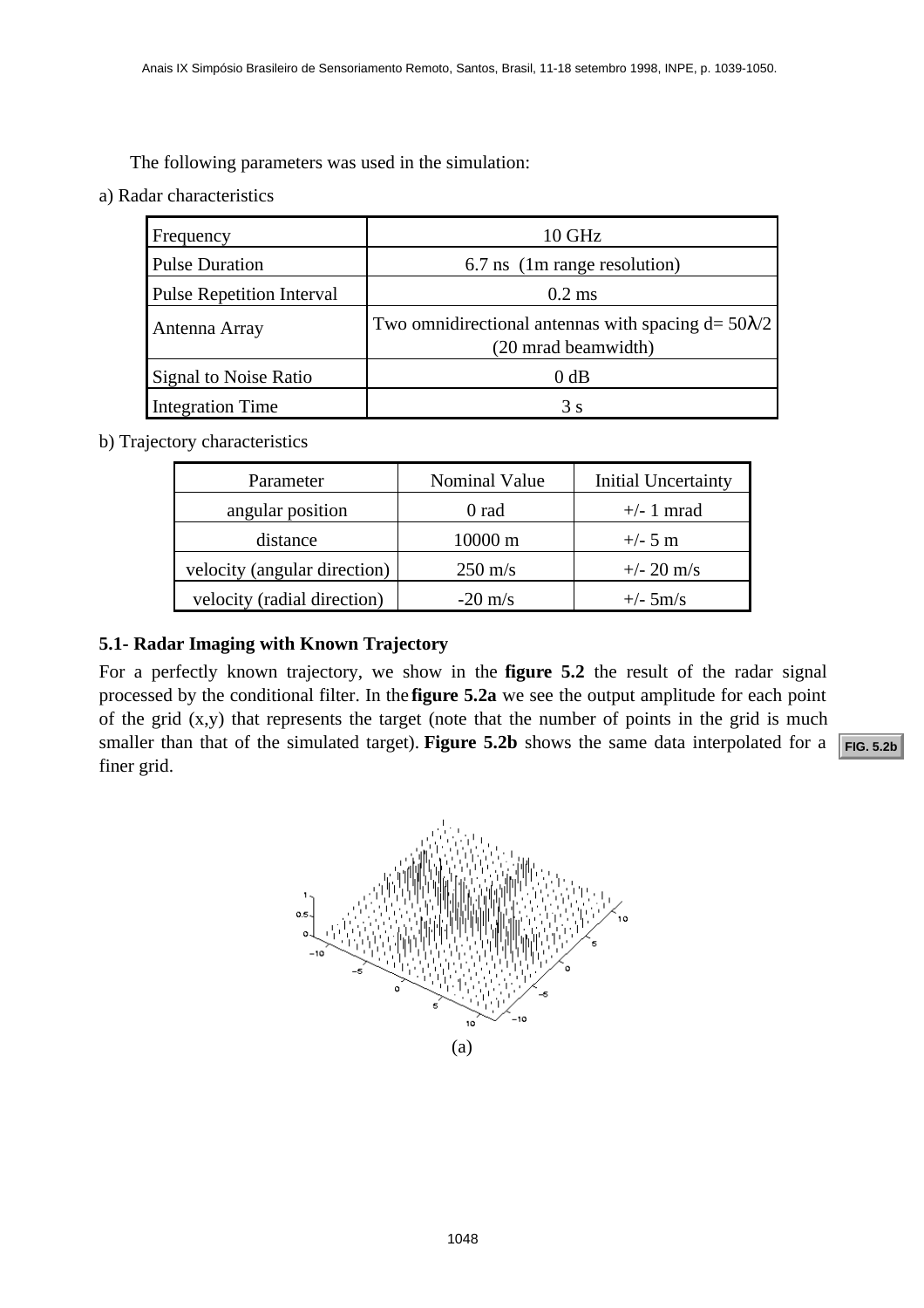<span id="page-10-0"></span>

Figure 5.2- Image results with a known trajectory. a) Filter output. b) Interpolated image.

## **5.2- Radar Imaging of a Non-Cooperating Target**

When the trajectory and the target backscatter coefficients  $\sigma_i$  are jointly estimated by the particle filter, we get the image indicated in **figure 5.3** below. The result, if compared with the images in **figure 5.2.** is necessarily less precise but we note that the regions of strong reflectivity are suitably estimated and the target's general shape is reconstructed.



Figure 5.3- Image result with an estimated trajectory.

## **6. Conclusion**

We have developed a new approach to filter radar signals and jointly estimate the path and the image of a maneuvering target. The proposed filter allows the processing of nonlinear/non-Gaussian models for target dynamics and represents an asymptotic approximation of the optimal solution for the general nonlinear filtering problem. Images obtained with this technique faithfully reconstruct the path and the general shape of the target. It's worthwhile to note that the same algorithm can be applied for trajectory estimation only of a complex target, filtering out glint and other scintillation phenomena. In this case, a coarse grid, representing just some strong scatterers, can be used in the target model, as detailed image is no longer required.